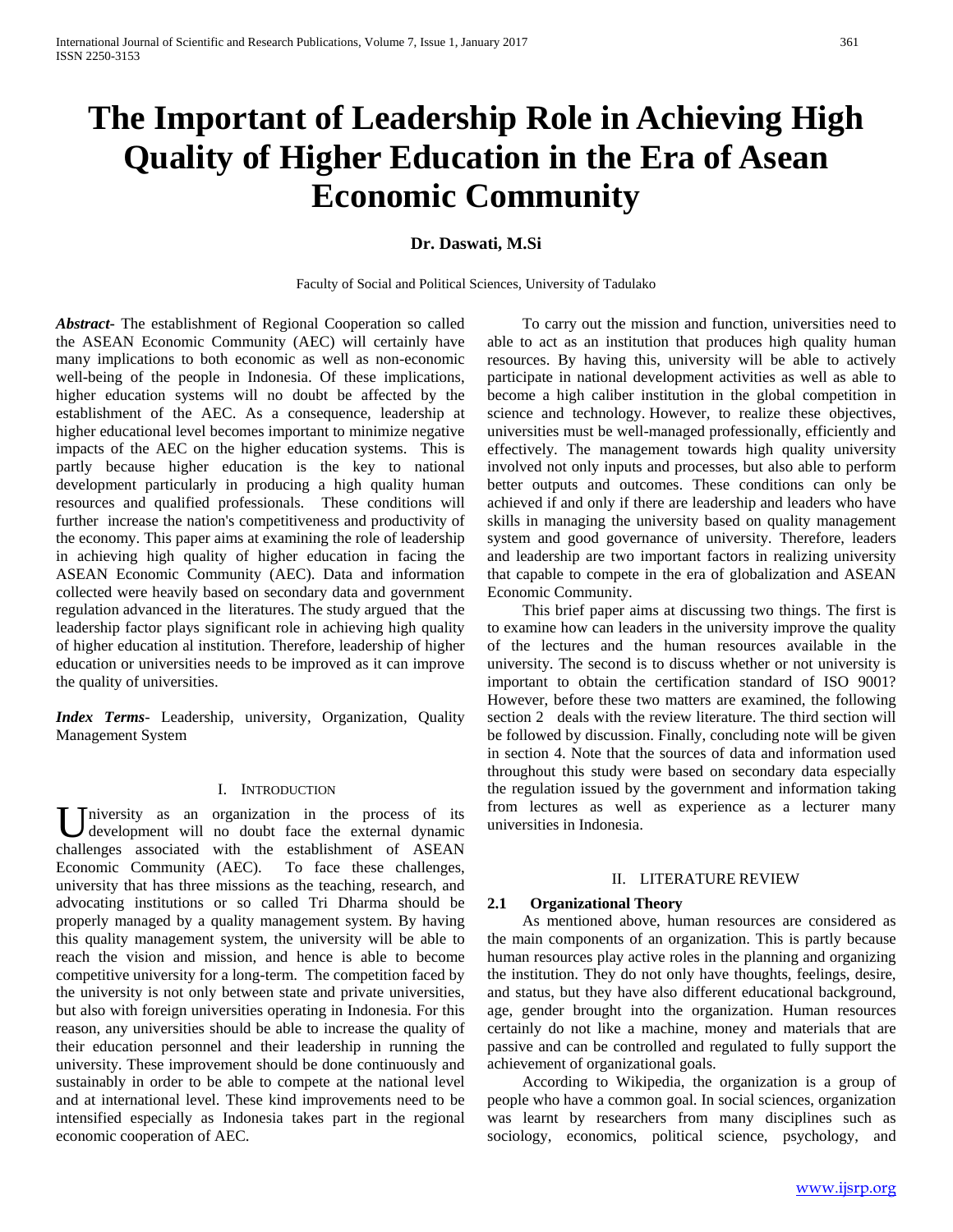management. Studies on organization are often called the study of organization, organizational behavior or the analysis of the organization. Organization is basically used as a place or a place for people to come together, work together in a rational and systematic, planned, guided and controlled, in utilizing the resources (money, material, machine, method, environment), infrastructure, data and etc. that are used efficiently and effectively to achieve the objectives organization.

# **2.1.1 Classical Organizational Theory**

 This theory is called the "traditional theory" or also called "machine theory" which have developed since the early 1800s. Organization according to this theory was defined as the structure of relationships, powers, objectives, roles , activities, communication and other factors when people work together. This classical organization fully outlines the anatomy of a formal organization. There are four main elements that are found in the formal organization:

- a. Coordinated Activity system;
- b. Group of people;
- c. Cooperation; and
- d. Power and leadership.

 However, according to classical school of thought, an organization depends on four key conditions, namely, power, serve one another, doctrine, and discipline which are used as the important pillars in the formal organization. These pillars are:

- a. The division of labor for coordination;
- b. Switch process and functional (vertical and horizontal of growth process);
- c. Structure (the relationship between activities); and
- d. Span of control (how many bosses can control subordinate).

### **1.1.2 Neo-Classic Organizational Theory**

 This theory is simply known as the Human Relations Movement theory. This theory emphasizes the importance of psychological and social aspects of the employees as individuals and as part of a working group. The development of neoclassical theory was inspired from experiments conducted in Howthorne and from the writings of Huga Munsterberg. The experiments were carried out from 1924 to 1932 that marked the beginning of the development of the theory of human relations and a crystallization of neoclassical theory.

In the division of labor, the neoclassical theory suggests the need of the following things:

- a. Participation;
- b. Work Expansion;
- c. Bottom up Management.

### **1.1.3 Modern Organizational Theory**

 This modern theory usually referred to as an analysis system on organization. This theory considers that all elements of the organization is integrated and interdependence, in which it was argued that the organization is not a closed system that is associated with a stable environment, but the organization is an open system. This modern theory was developed in 1950.

 The modern approach argued that the present theory of organization was not a theory, but it is a theory about the way of thinking about the organization, how to view and analyze more precisely and depth, which are done through the order or regularity of organizational behavior, which only applies to a certain environment or condition.

The characteristics of Modern Theory, among others are as follows.

- 1. Sometimes called the analysis of organizational systems
- 2. Considers all elements of organization
- 3. View the organization as a system,
- 4. Self-adjustment, that is, the organization can survive if it is able to adapt to the changing environment;
- 5. The organization and its environment must be seen as interdependent.

Furthermore, the nature of the Modern Theory are:

- 1. Looking at an organization as a system that consists of five main parts, namely: input, process, output, reverse flow, and the environment,
- 2. Dynamism,
- 3. Multi-level and multi-dimensional,
- 4. Multi motivation,
- 5. Multi-disciplinary,
- 6. Descriptive;
- 7. Multi variable,
- 8. Adaptive.

 The modern theory shows three activities about universal relationship that can always appear in the human system in organizational behavior, namely: 1. Communication; 2. Balance concept; and 3.Decion making process. The objectives of organizational development are :

1. Creating a harmonious working relationship between the leadership with the staff members of the organization;

2. Creating an organizational problem-solving skills are more open.

3. Creating transparency in communication;

4. As the morale of members of the organization and the ability to self-control.

### **2.1.4. Theory of leadership**

 An organization certainly needs a leader who is able to lead and manage their organizations, and so there is a need to have someone who is active, skilled and competent in the lead and can succeed in an organization.

 Leadership originates from the word lead which containing two major issues, namely the leader as a subject, and people who are led as the object towards the success of the work activities of them. There are theories of leadership as follows.

1. Theory of Personality or Personality Characteristics (Trait theories).

 This theory departs from the premise that the success of a leader is determined by the properties, temperament or traits owned by the leaders, Based on this premise, there is assumption that to be a successful leader is determined by the ability of the leader. This ability is meant as a person's quality with a variety of properties, temperament or other characteristics.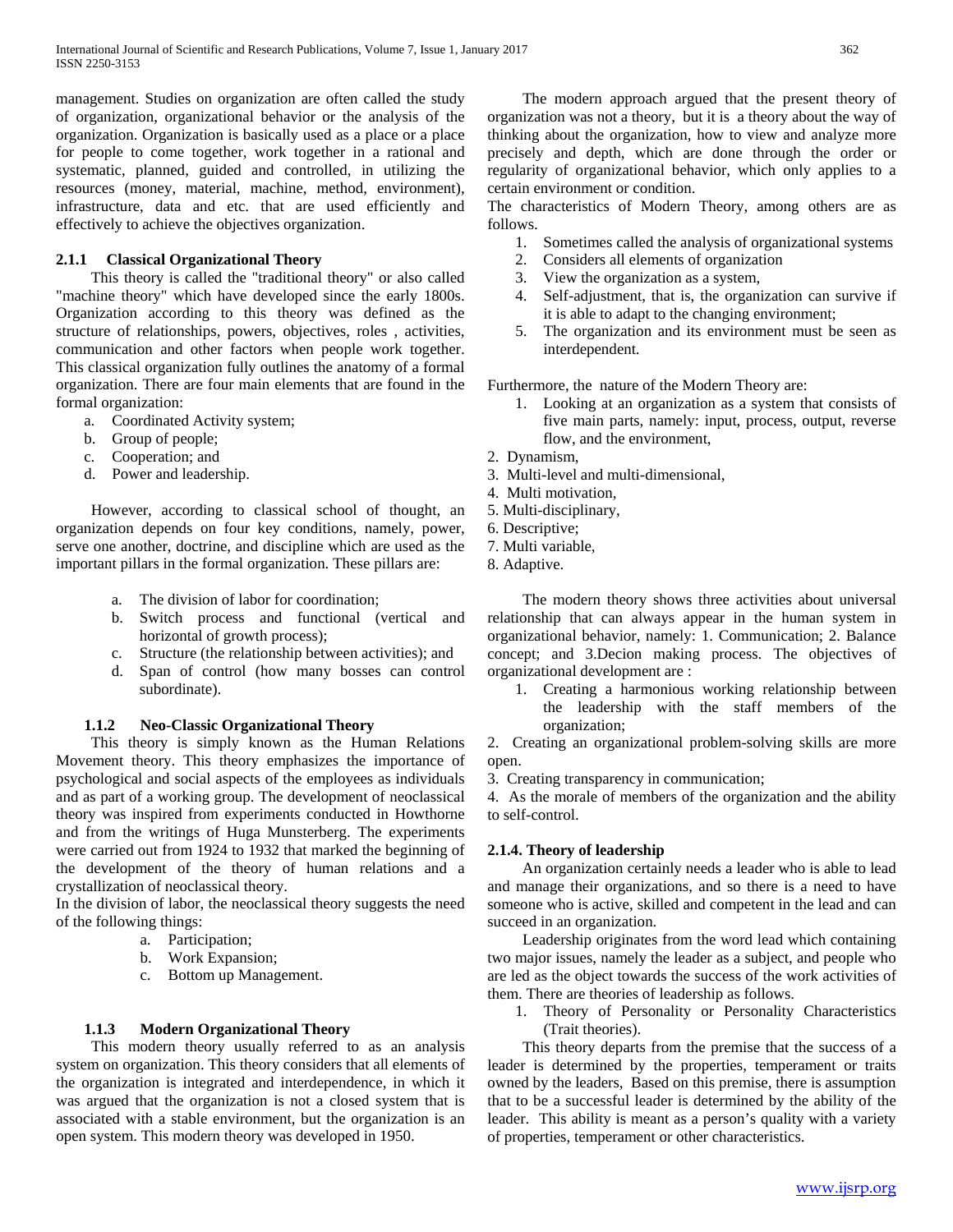Ideal characteristics that need to be owned by a leader, according to Siagian (1994) are as follows. First, she/he has a broad general knowledge, good memory, rationalistic, objectivity, pragmatism, flexibility, adaptability, future orientation. Second, she/he has inquisitive nature, a sense of time, sense of high cohesion, sense of relevance, exemplary, firmness, courage, anticipatory attitude, a willingness to be a good listener, and integrative capacity. The third is that she/he has ability to grow and develop, analytic, determine priorities, distinguish between urgent and important, the skills to educate, and effective communication.

However, the trait theory has many weaknesses. These weaknesses among others are too descriptive, there is no relevancy between properties which are superior to the effectiveness leadership, and regarded as classical theory, but if we reflect moral values and morals contained therein regarding the various formulations of the nature, characteristics or temperament leader, these are vitally needed by the leadership that applies the principles of moral values.

2. Theory of Behavior

 The rationale of this theory is that leadership is an individual's behavior when conducting direction of a group towards the objective's achievement. In this case, the leader has the description of the behavior:

a. Consideration and Structure initiation.

 This is a behavior of leader who tend to attach importance subordinates characterized by a friendly, want to consult, supportive, defend, listen, accept the proposal and keep thinking the welfare of subordinates and treat others like him/her self. Apart from that, there are also other leadership behavioral that are more concerned on organizational tasks.

b. Oriented to subordinates and production

 A behavior leader who has great concern to his/her subordinates. This is characterized by an emphasis on superiorsubordinate relationship, personal attention of leaders at satisfying needs of subordinates and accept differences in personality, ability and behavior of subordinates. While leader behavior who has production orientation is a leader who has a tendency to emphasis on the technical aspects of work, prioritizing the implementation and completion of tasks and goals' achievement.

3. Situational theory

 The success of a leader according to the theory of situational leadership is determined by the characteristics of the specific behaviors that are tailored to the situation that demands leadership and organizational situation faced by taking into account the factor of time and space. Situational factors that influence the style of a particular leadership according to Siagian (1994: 129) is:

a. Types of work and work complexity;

b. The shape and nature of the technology used;

c. Perceptions, attitudes and leadership styles;

d. Norms adopted by the group;

e. Span of control;

f. Threats from outside the organization;

g. The level of stress;

h. organizational environment

4. Great Man theory and the Big Bang theory

 These theories argue that leadership is an innate talent or it is brought from the birth. Bennis and Nanus (1990) described that this theory assumes that leaders are born, but not made. Power was owned by a certain number of people, who through the process of inheritance has the ability to lead or because of luck they have talent to occupy a position as a leader. An individual who become King, his son certainly has the talent to become the King to lead the people. While the Big Bang theory argued that an individual become a leader as a result of a major event. This theory integrates between the situation and the followers. Situation according to this theory includes revolution, chaos / riot, rebellion, and reform. Because of this situation, an individual become a leader, while the followers are those who personifying a person and willing submissive and obedient.

## **2.1.5 Theory of Leadership Styles**

 Leadership is the process of influencing or giving examples to followers in an effort to achieve organizational goals. Most people still tend to say that effective leaders have a nature or characteristics of certain very important example. These include charisma, long-term outlook, the power of persuasion and intensity. Indeed, if we think of the heroic leaders like Gen. Sudirman, Soekarno, Napoleon, Washington, Lincoln, and so we must recognize that the nature as it is attached to them and have them use to achieve the goals they want.

 There are several styles of leadership the figure of the leader. These among others are as follows.

 1. Autocratic Leadership style. This leader tends to selfcentered or directive. In other words, a leader who only determine their own decisions, and does not need subordinate in making any plans and decisions.

 2. Democratic leadership style. The style of leadership in which he/she has ability to influence others to be willing to cooperate in achieving the objectives that have been defined in various ways or activities that may be held jointly determined between subordinates and leaders.

 3. Delegation style. This is a leader who has characteristics in which he/she is rarely in providing direction. Thus, the decision made by this leader is handed to subordinates, and a member of the organization is expected to resolve all the problems itself.

 4. Bureaucratic style. It is a leadership style that manage their organization based on the available regulation. Thus, this leader is characterized by the rigor of the implementation of a procedure that has been in effect for the lead and his/her subordinates.

 5. Laissez Faire style. This is a leadership style that encourage members' ability to take initiative.

- 6. Charismatic Style. This is a leadership style that use his/her charisma to attract people. People will be fascinated by the way the leader talked that will excite and motivate them. Usually, leaders with this kind of personality style will be visionaries. They also are very fond of the changes and challenges.
- 7. Authoritarian style. This style of leaders tend to concentrate all the decisions taken and policies made by him/herself.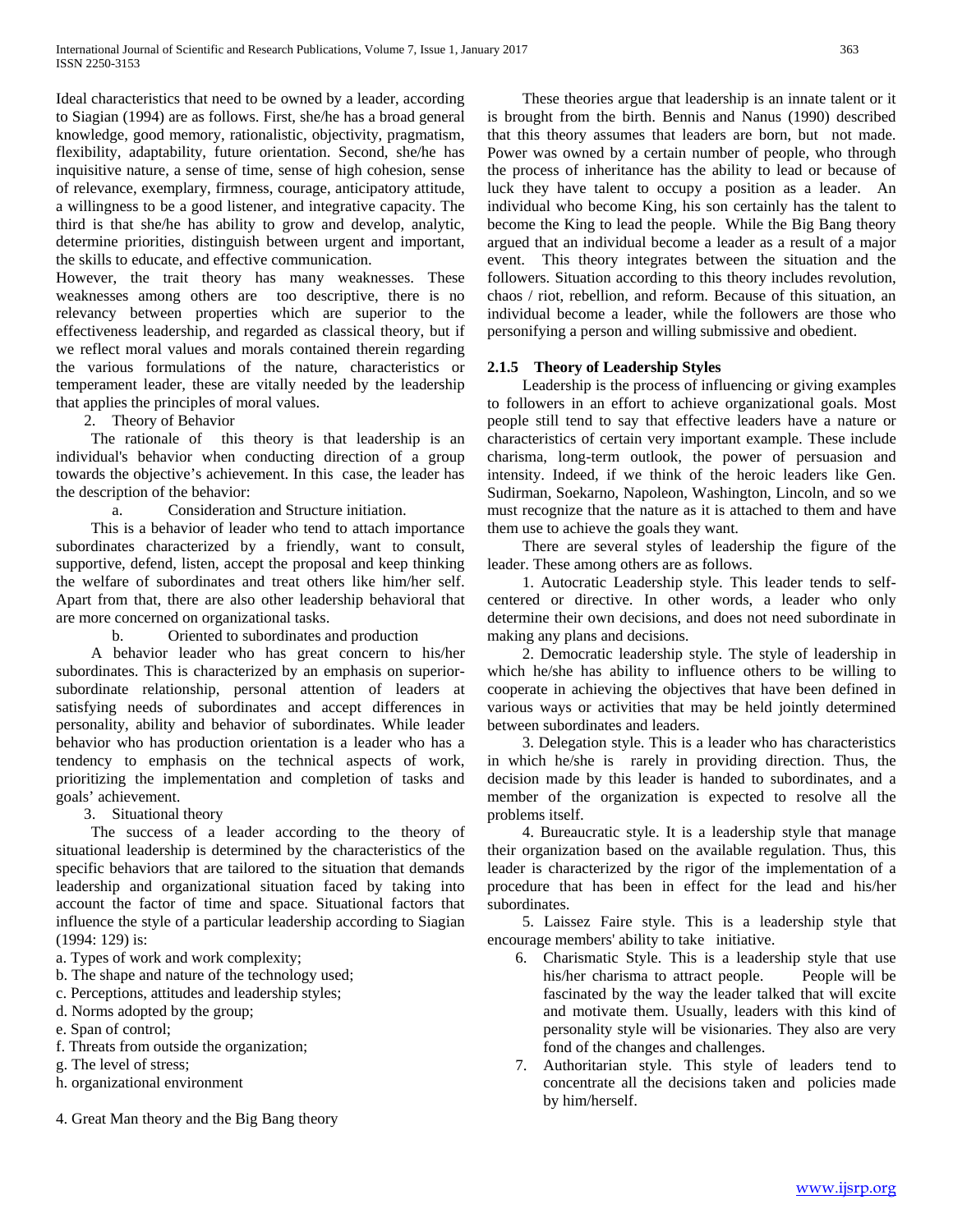- 8. Diplomatic style. This style of leadership are those who like to take advantage from others without making other losing.
- 9. Moralistic Style. The style of leadership in this context is generally warm and polite to everyone. They have a high empathy to all problems of the subordinates, patient, generous. Any form of virtues exist in this type of leaders.
- 10. Administrative style. The leadership style of this type would seem less innovative and quiet rigid in the sense that they tend to use the rules in making policy decisions. His/her attitude is very conservative and is afraid in taking risks and they tend to be as safety leader.
- 11. Analytical Style. In this type of leadership style, typically the decision-making is based on a process of analysis, especially analysis of the logic of any information obtained.

 12. Assertive leadership style. This leadership style is more aggressive and is keen to give attention so much on a personal control compared with other styles.

 13. Entrepreneur style. This leadership style puts on power and the end result and less emphasis on the need for cooperation. This model of leadership style usually will always find a competitor and set a high target.

 14. Visionary Style. This style in which the leaders like to show what he/she has done ives meaning to the work and effort that needs to be run jointly by the members of the company by giving direction and meaning of a work and the work done by the clear vision.

 15. Situational style. The style of leadership that like to show that a leader is able to many different things, depending on the level of readiness of the followers.

 16. Militaristic style. The leadership style is type of leaders who are very similar to the type of authoritarian leader. She/he tend to acting as a dictator against members of the group.

# **2.1.6 Quality Management System**

 ISO 9001QMS is a quality management system standard that is recognized internationally. ISO 9001 is the global benchmark for quality management system which has issued more than one million worldwide. ISO 9001 can be applied in all types of organizations irrespective of size or location where the organization is. One of the major strengths of ISO 9001 is the ability to attract all types of organizations. The focus of ISO tend to be more on processes and customer satisfaction rather than procedures. The ISO 9001 can also be applied in services.

 Gasperz (2002: 10) defined a quality of management system as follows: " a set of documented procedures and standard practices for management system that aim to ensure the suitability of the process and the products (goods / services) to the needs or requirements are determined or specified by the customer or organization ". Stephen (1997: 196), however, defined ISO 9001: 2000 as a quality system which is composed of an organizational structure, documented procedures, and tools. The goal is to present the attributes of the organization's structure, procedures and / or tools that must be present in order to satisfy the requirements of ISO 9001: 2000. Therefore, a quality management system of the ISO 9001: 2000 relates to quality management that consists of organizational structure, documentation, procedures and tools contained in the organization. The goal is to provide transparency regarding the organizational structure, procedures, and organizational tools to give satisfaction to the consumers.

### III. DISCUSSION

 Efforts to improve the quality of higher education is becoming more important in order to answer the many great challenges in the era of globalization as well as in facing the enactment of the ASEAN Economic Community (AEC). The main realistic challenge in this century is changes and the progress in science and technology. This challenge emerged as a result of globalization of the world, the movement of educators and professionals such as teachers, lawyers, doctors, and foreign labor. These conditions lead to the need to improve higher education institutions to have leaders who have high integrity, competent, and skilled in their field. By having these, the universities as public institutions that provide educational services to the community, can produce graduates who are qualified and have the skills ready to compete in the free market. To achieve the above conditions, it is a must for higher education institutions to have a better university governance based on international quality management, managerial skills, effective leadership that is able to build up, encourage, and seek a strong character. These are important to achieve success in the organization. These notions have been mandated in the Article 31 paragraph (3) of the Constitution of the Republic of Indonesia. Besides that, universities are expected to carry out a strategic role in advancing civilization and welfare of mankind.

 According to Government Regulation of the Republic of Indonesia Number 4 Year 2014 on the Implementation of Higher Education and Higher Education Management CHAPTER III Part General Article 21, it was mentioned that the Higher Education Management Arrangements consists of the following. First, autonomous universities that is university need to have autonomy to manage their own institution based on University Pillars locally called Tri Dharma. Second, pattern of university management.

 In terms of the management autonomy, this consists of academic autonomy and non-academic autonomy. The academic autonomy include the establishment of norms and operational policies and the implementation of Tri Dharma. While the non academic autonomy include the establishment of norms and operational policies and the implementation of organizational, financial, student affairs, energy, and other infrastructures.

 Moreover, in implementing the management autonomy, the university should be based on the principle of accountability, transparency, near-profit, quality assurance and effectiveness and efficiency. In the context of higher education institution, at least the following elements are important, namely, development of policy, academic units, supervisors and quality assurance, academic support or learning resources, and implementing administrative staffs.

 In terms of the structure of university organization, there are four elements that should be provided. The first is a university/ academy senate that drawn from representatives of lecturers representing fields of science and technology, or groups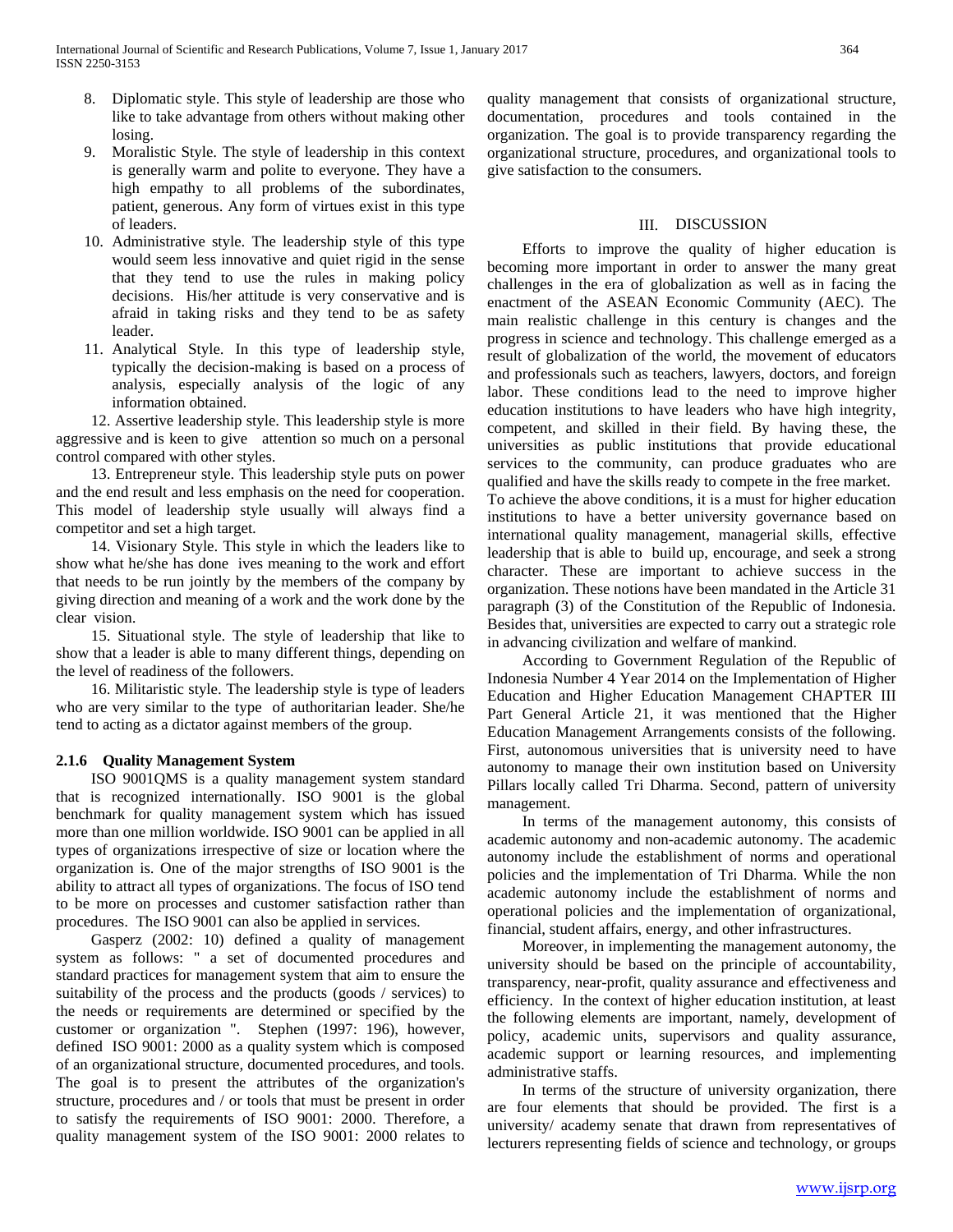of fields of science and technology developed in universities as set in university statute. The second is leaders, consisting of: a. Rector of the university; b. Chairman; c. Directors. The third is the Internal Controller unit, and the fourth is a board of Trustees or other names depending on the scope of the university tasks.

 In terms of lecturers and academic staff, the leader or the chairman of university can be divided into two groups, namely: structural leaders such as Rector and his staff, Dean and his staff; and scientist leaders who led the science groups and has followers regarding his field including students, researchers and other stakeholders.

 University organization is an organization that regulates the division of tasks, functions, authority, responsibility, and working relationships of each unit of work in universities, which arranged according to the needs and development of the university referring to the guidelines of the organization. This university should be determined by the Minister of Education and Culture after obtaining approval from the Minister who held government affairs in the field of utilization of the State apparatus and bureaucratic reforms (see, Article 1, paragraph 2 in conjunction with Article 3 of Regulation of the Minister of Education and Culture of the Republic of Indonesia Number 139 of 2014 on Guidelines for the Statute and the organization of Universities).

 However, one important factor of success of the university as an organization is that the role of human resources in an organization. In this regard, the human resources in the university should be managed properly in order to realize the vision and mission of the university. But finding the right person with the right skills to the right positions is the most fundamental challenges in human resource management in the university in Indonesia. Therefore, leader in universities must have the managerial ability to organize the university properly.

### IV. CONCLUDING NOTES

 Leadership in higher education institution play important role in facing the globalization era as well as the ASEAN economic Community. The role of leadership would not only affect the employment situation, the performance of teachers are professionals and educators, nature, relationships of humanity among others, but also affect the quality of the work achieved by the institution. However, every leader in the university has his/her own manner and style. This leadership style will affect the success and the failure of the leader in bringing the university achieving its vision and mission.

 Therefore, leaders and leadership are critical for the success of the university in facing globalization. This is because by having good leader and leadership, the university will be able to develop and build a conducive environment to produce high productivity of the human resources work in the institution. The leader should also able to execute the principles of good university governance based on ISO 9001 as well as the quality standards made by the National Accreditation Board of Higher Education (BAN-PT).

 In addition, concern on the quality of the institution is also the main agenda. This is because by having a good quality the university will be able to compete in the global area not to mention only the ASEAN economic Community. Thus, much

remain to be done to improve the quality of leaders and leadership in the higher education institutions in Indonesia. Failure to do these, the university in particular and the higher education institutions in general will not be able to compete with other higher education institutions in the global arena.

#### **REFERENCES**

- [1] Bennis W dan Nanue B . *Leader : The Strategies for Taking Change.* New York : Harper & Row, 1985.
- [2] Gaspersz, Vincent. 2001. *Total Quality Management (TQM),* Jakarta : PT.Gramedia Pustaka Utama.
- [3] Gibson, James L, Ivancevich, John M, Donnely, James H, Jr, Adiarni, Nunuk
- [4] (Penterjemah). 1996. Organisasi, Perilaku, Struktur, Proses, Jakarta :
- [5] Bina Aksara.
- [6] Gomes, Faustino Cardoso. 1997. *Manajemen Sumber Daya Manusia*, Yogyakarta:
- [7] Andi.
- [8] Hasibuan, SP. Melayu. 1997. Organisasi dan Motivasi, Dasar Peningkatan
- [9] *Produktivitas,* Jakarta : Bumi Aksara.
- [10] Peraturan Pemerintah Republik Indonesia Nomor 37 Tahun 2008 Tentang Dosen
- [11] Peraturan Pemerintah Republik Indonesia Nomor 4 Tahun 2014 Tentang Penyelenggaraan Pendidikan Tinggi dan Pengelolaan Perguruan Tinggi
- [12] Peraturan Menteri Pendidikan dan Kebudayaan Republik Indonesia Nomor 139 Tahun 2014 Tentang Pedoman Statuta dan Organisasi Perguruan Tinggi
- [13] Peraturan Menteri Pendidikan Nasional Republik Indonesia Nomor 67 Tahun 2008 Tentang Pengangkatan dan Pemberhentian Dosen sebagai Pimpinan Perguruan Tinggi dan Pimpinan Fakultas
- [14] Peraturan Menteri Pendidikan dan Kebudayaan Republik Indonesia Nomor 33 Tahun 2012 Tentang Pengangkatan dan Pemberhentian Rektor/Ketua/Direktur pada Perguruan Tinggi yang diselenggarakan oleh Pemerintah
- [15] Peraturan Menteri Negara Pendayagunaan Aparat Negara dan Reformasi Birokrasi Republik Indonesia Nomor 34 Tahun 2011 Tentang Pedoman Evaluasi Jabatan
- [16] Peraturan Menteri Pendidikan dan Kebudayaan Republik Indonesia Nomor 1 Tahun 2012 Tentang Organisasi dan Tata Kerja Kementrian Pendidikan dan Kebudayaan sebagaimana telah diubah terakhir dengan Peraturan Menteri Pendidikan dan Kebudayaan Nomor 25 Tahun 2014
- [17] Peraturan Menteri Pendidikan dan Kebudayaan Republik Indonesia Nomor 59 Tahun 2012 Tentang Badan Akreditasi Nasional
- [18] Siagian, Sondang P. 1994. Manajemen Sumber Daya Manusia, Kepemimpinan
- [19] dan Perilaku Administrasi, Jakarta : Bumi Aksara.
- [20] Undang-Undang Dasar Negara Republik Indonesia Tahun 1945
- [21] Undang-Undang Republik Indonesia Nomor 12 Tahun 2012 Tentang Pendidikan Tinggi
- [22] Undang-Undang Republik Indonesia Nomor14 Tahun 2005 Tentang Guru dan Dosen
- [23] [www.dikti.go.id](http://www.dikti.go.id/)
- [24] www.slideshare.net
- [25] [www.landasanteori.com](http://www.landasanteori.com/)
- [26] ww[w.https://businessenvironment.wordpress.com](https://businessenvironment.wordpress.com/)

#### AUTHORS

**First Author** – Dr. Daswati, M.Si, Faculty of Social and Political Sciences, University of Tadulako, Email address:daswatisahar@yahoo.co.id